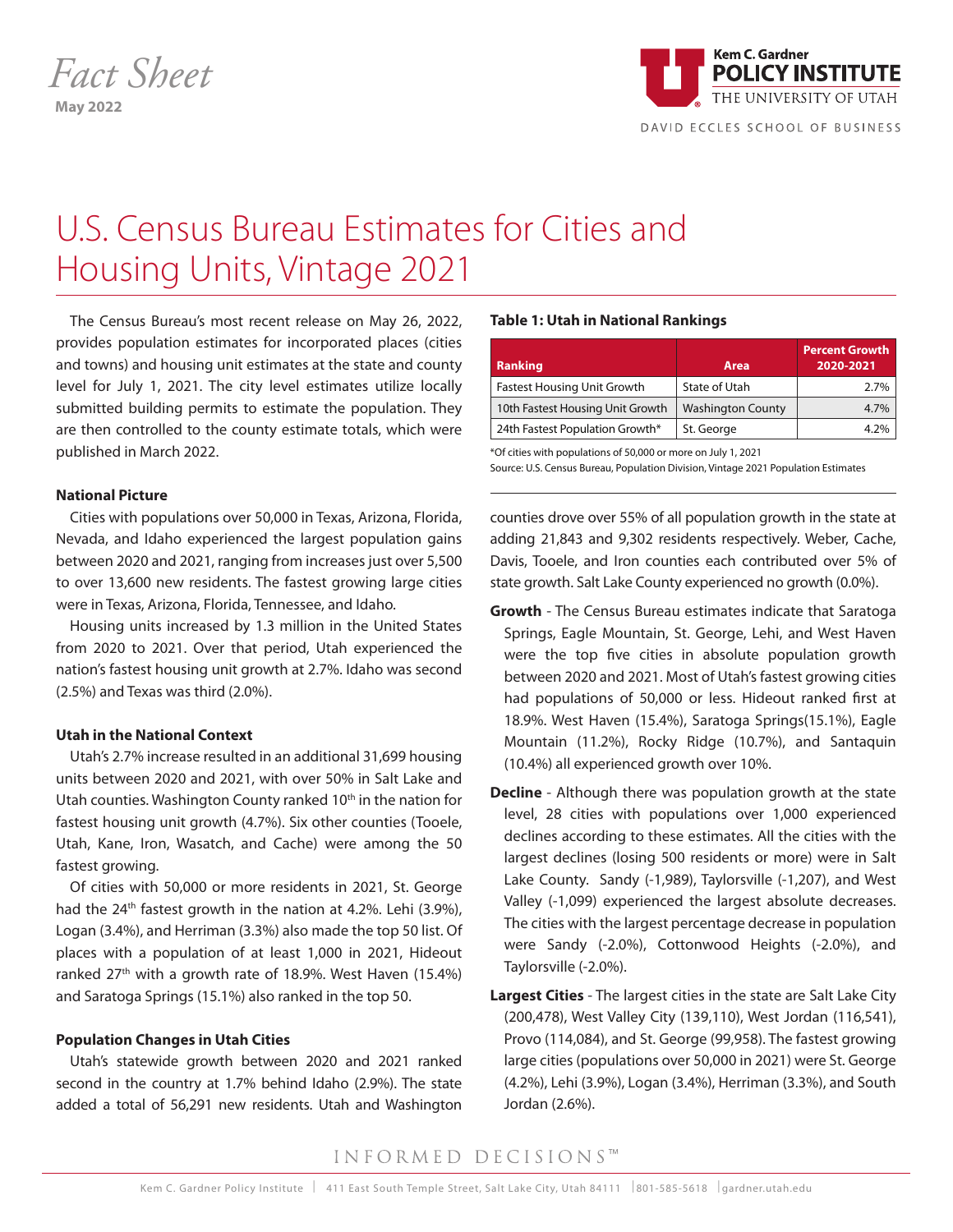## **Table 2: Cities (1,000 or larger) with the largest absolute increases, 2020-2021**

| <b>City or Town</b> | 2020<br><b>Population</b><br><b>Estimate</b> | 2021<br><b>Population</b><br><b>Estimate</b> | 2020-2021<br><b>Absolute</b><br><b>Change</b> |
|---------------------|----------------------------------------------|----------------------------------------------|-----------------------------------------------|
| Saratoga Springs    | 38,357                                       | 44,164                                       | 5,807                                         |
| Eagle Mountain      | 44,733                                       | 49,738                                       | 5,005                                         |
| St. George          | 95,927                                       | 99,958                                       | 4,031                                         |
| Lehi                | 77,000                                       | 79,978                                       | 2,978                                         |
| West Haven          | 17,233                                       | 19,880                                       | 2,647                                         |
| Washington          | 28,721                                       | 31,035                                       | 2,314                                         |
| South Jordan        | 78,082                                       | 80,139                                       | 2,057                                         |
| <b>Cedar City</b>   | 35,254                                       | 37,206                                       | 1,952                                         |
| Herriman            | 56,321                                       | 58,198                                       | 1,877                                         |
| Logan               | 52,665                                       | 54,436                                       | 1,771                                         |

Source: U.S. Census Bureau, Population Division, Vintage 2021 Population Estimates

## **Table 3: Cities (1,000 or larger) with the largest percent increases, 2020-2021**

| <b>City or Town</b> | 2020<br><b>Population</b><br><b>Estimate</b> | 2021<br><b>Population</b><br><b>Estimate</b> | 2020-2021<br><b>Absolute</b><br><b>Change</b> |
|---------------------|----------------------------------------------|----------------------------------------------|-----------------------------------------------|
| Hideout             | 969                                          | 1,152                                        | 18.9%                                         |
| <b>West Haven</b>   | 17,233                                       | 19,880                                       | 15.4%                                         |
| Saratoga Springs    | 38,357                                       | 44,164                                       | 15.1%                                         |
| Eagle Mountain      | 44,733                                       | 49,738                                       | 11.2%                                         |
| Santaguin           | 13,927                                       | 15,379                                       | 10.4%                                         |
| Mantua              | 1,109                                        | 1,217                                        | 9.7%                                          |
| Vineyard            | 12,934                                       | 14,025                                       | 8.4%                                          |

Source: U.S. Census Bureau, Population Division, Vintage 2021 Population Estimates

## **Table 4: Utah Cities and Towns – 2021 Estimates**

| <b>Place Name</b>      | 2021<br><b>Population</b><br><b>Estimate</b> | 2020-2021<br><b>Absolute</b><br><b>Change</b> | 2020-2021<br><b>Percent</b><br><b>Change</b> |
|------------------------|----------------------------------------------|-----------------------------------------------|----------------------------------------------|
| Alpine                 | 10,359                                       | 71                                            | 0.7%                                         |
| Alta                   | 216                                          | 1                                             | 0.5%                                         |
| Altamont               | 239                                          | 1                                             | 0.4%                                         |
| Alton                  | 118                                          | $\Omega$                                      | 0.0%                                         |
| Amalga                 | 495                                          | 8                                             | 1.6%                                         |
| American Fork          | 34,422                                       | 842                                           | 2.5%                                         |
| Annabella              | 859                                          | 15                                            | 1.8%                                         |
| Antimony               | 122                                          | $\Omega$                                      | 0.0%                                         |
| <b>Apple Valley</b>    | 894                                          | 26                                            | 3.0%                                         |
| Aurora                 | 1,013                                        | 18                                            | 1.8%                                         |
| <b>Ballard</b>         | 1,161                                        | 30                                            | 2.7%                                         |
| <b>Bear River City</b> | 891                                          | 12                                            | 1.4%                                         |
| Beaver                 | 3,498                                        | 69                                            | 2.0%                                         |
| Bicknell               | 333                                          | 5                                             | 1.5%                                         |
| <b>Big Water</b>       | 443                                          | $\Omega$                                      | 0.0%                                         |
| Blanding               | 3,319                                        | $-24$                                         | $-0.7%$                                      |
| Bluff                  | 246                                          | $-1$                                          | $-0.4%$                                      |

|                                            | 2021                                 | 2020-2021                        | 2020-2021                       |
|--------------------------------------------|--------------------------------------|----------------------------------|---------------------------------|
| <b>Place Name</b>                          | <b>Population</b><br><b>Estimate</b> | <b>Absolute</b><br><b>Change</b> | <b>Percent</b><br><b>Change</b> |
| <b>Bluffdale</b>                           | 18,835                               | 1,433                            | 8.2%                            |
| <b>Boulder</b>                             | 236                                  | 6                                | 2.6%                            |
| <b>Bountiful</b>                           | 45,438                               | $-343$                           | $-0.7%$                         |
| <b>Brian Head</b>                          | 154                                  | 5                                | 3.4%                            |
| <b>Brigham City</b>                        | 19,998                               | 351                              | 1.8%                            |
| Brighton                                   | 436                                  | 0                                | 0.0%                            |
| <b>Bryce Canyon City</b>                   | 291                                  | 3                                | 1.0%                            |
| Cannonville                                | 189                                  | 1                                | 0.5%                            |
| <b>Castle Dale</b>                         | 1,518                                | 19                               | 1.3%                            |
| <b>Castle Valley</b>                       | 354                                  | 2                                | 0.6%                            |
| <b>Cedar City</b>                          | 37,206                               | 1,952                            | 5.5%                            |
| <b>Cedar Fort</b>                          | 430                                  | 4                                | 0.9%                            |
| <b>Cedar Hills</b>                         | 10,024                               | 1                                | 0.0%                            |
| Centerfield                                | 1,380                                | 30                               | 2.2%                            |
| Centerville                                | 16,785                               | -66                              | $-0.4%$                         |
| <b>Central Valley</b>                      | 651                                  | 9                                | 1.4%                            |
| Charleston                                 | 437                                  | 0                                | 0.0%                            |
| Circleville                                | 550                                  | 7                                | 1.3%                            |
| Clarkston                                  | 760                                  | 5                                | 0.7%                            |
| Clawson                                    | 165                                  | 1                                | 0.6%                            |
| Clearfield                                 | 32,238                               | 344                              | 1.1%                            |
| Cleveland                                  | 508                                  | 8                                | 1.6%                            |
| Clinton                                    | 23,597                               | 186                              | 0.8%                            |
| Coalville                                  | 1,526                                | 38                               | 2.6%                            |
| Copperton metro township                   | 828                                  | 0                                | 0.0%                            |
| Corinne                                    | 861                                  | 40                               | 4.9%                            |
| Cornish                                    | 275                                  | $-2$                             | $-0.7%$                         |
| Cottonwood Heights                         | 32,864                               | $-687$                           | $-2.0\%$                        |
| Daniel                                     | 933                                  | 14                               | 1.5%                            |
| Delta                                      | 3,678                                | 57                               | 1.6%                            |
| Deweyville                                 | 435                                  | 14                               | 3.3%                            |
| Draper                                     | 51,749                               | 1,268                            | 2.5%                            |
| Duchesne                                   | 1,618                                | 10                               | 0.6%                            |
| Dutch John                                 | 144                                  | 3                                | 2.1%                            |
| Eagle Mountain                             | 49,738                               | 5,005                            | 11.2%                           |
| <b>East Carbon</b>                         | 1,539                                | -8                               | $-0.5%$                         |
| Elk Ridge                                  | 4,874                                | 133                              | 2.8%                            |
| Elmo                                       | 401                                  | 4                                | 1.0%                            |
| Elsinore                                   | 824                                  | 14                               | 1.7%                            |
| Elwood                                     | 1,214                                | 43                               | 3.7%                            |
| Emery                                      | 313                                  | 3                                | 1.0%                            |
| <b>Emigration Canyon</b><br>metro township | 1,467                                | -2                               | $-0.1%$                         |
| Enoch                                      | 8,016                                | 472                              | 6.3%                            |
| Enterprise                                 | 2,150                                | 94                               | 4.6%                            |
| Ephraim                                    | 5,719                                | 113                              | 2.0%                            |
| Escalante                                  | 813                                  | 5                                | 0.6%                            |
| Eureka                                     | 658                                  | $-2$                             | $-0.3%$                         |
| Fairfield                                  | 161                                  | $-2$                             | $-1.2%$                         |
| Fairview                                   | 1,250                                | 27                               | 2.2%                            |
|                                            |                                      |                                  |                                 |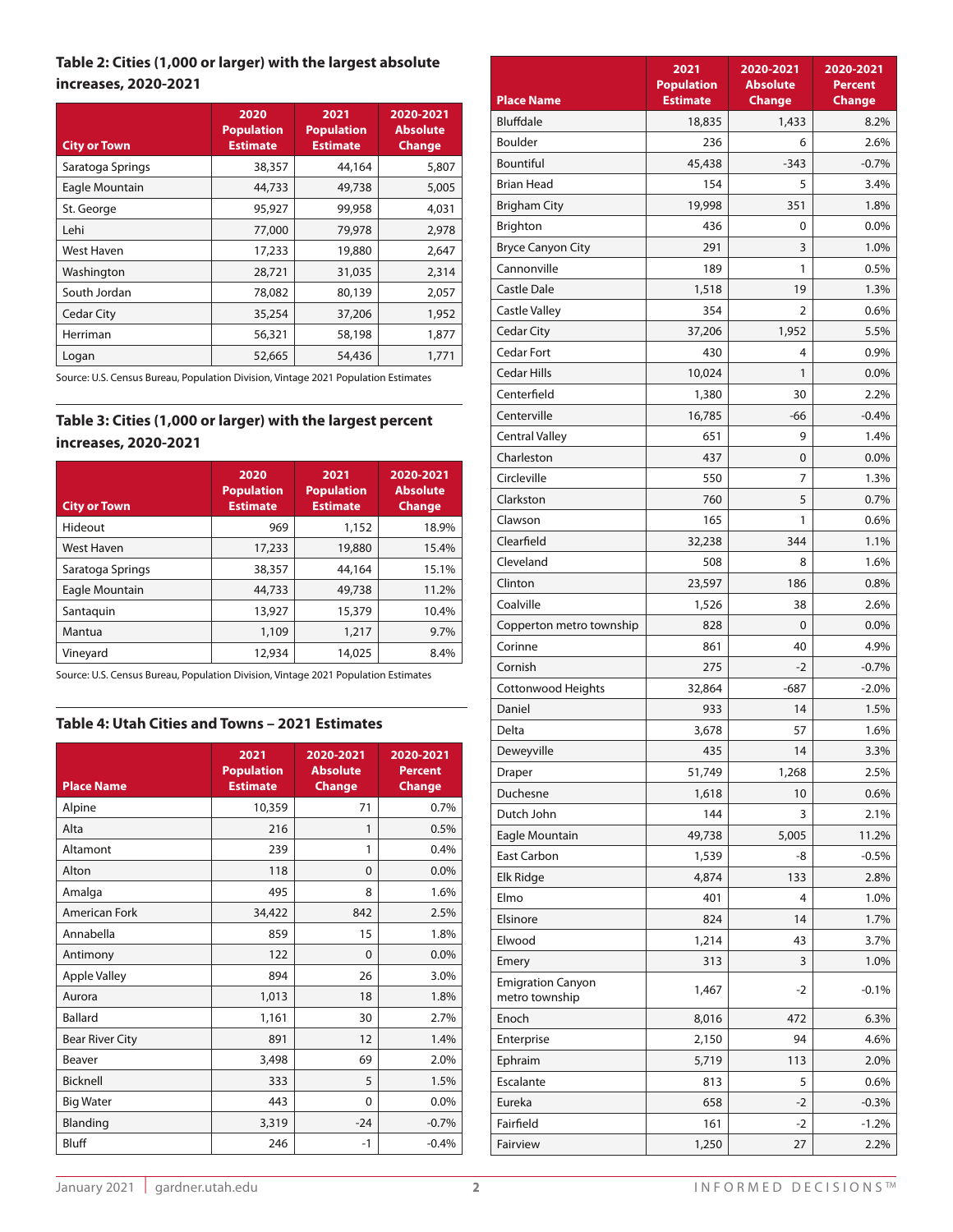| <b>Place Name</b>    | 2021<br><b>Population</b><br><b>Estimate</b> | 2020-2021<br><b>Absolute</b><br><b>Change</b> | 2020-2021<br><b>Percent</b><br><b>Change</b> |
|----------------------|----------------------------------------------|-----------------------------------------------|----------------------------------------------|
| Farmington           | 24,775                                       | 159                                           | 0.6%                                         |
| <b>Farr West</b>     | 7,979                                        | 193                                           | 2.5%                                         |
| Fayette              | 257                                          | 7                                             | 2.8%                                         |
| Ferron               | 1,480                                        | 19                                            | 1.3%                                         |
| Fielding             | 561                                          | 5                                             | 0.9%                                         |
| Fillmore             | 2,624                                        | 22                                            | 0.8%                                         |
| Fountain Green       | 1,243                                        | 29                                            | 2.4%                                         |
| Francis              | 1,658                                        | 81                                            | 5.1%                                         |
| <b>Fruit Heights</b> | 6,091                                        | 3                                             | 0.0%                                         |
| <b>Garden City</b>   | 636                                          | 21                                            | 3.4%                                         |
| Garland              | 2,615                                        | 24                                            | 0.9%                                         |
| Genola               | 1,593                                        | 40                                            | 2.6%                                         |
| Glendale             | 311                                          | 0                                             | 0.0%                                         |
| Glenwood             | 484                                          | 10                                            | 2.1%                                         |
| Goshen               | 982                                          | 4                                             | 0.4%                                         |
| Grantsville          | 13,574                                       | 806                                           | 6.3%                                         |
| <b>Green River</b>   | 865                                          | 13                                            | 1.5%                                         |
| Gunnison             | 3,426                                        | 42                                            | 1.2%                                         |
| Hanksville           | 162                                          | 5                                             | 3.2%                                         |
| Harrisville          | 7,004                                        | -56                                           | $-0.8%$                                      |
| Hatch                | 136                                          | 1                                             | 0.7%                                         |
| Heber                | 17,290                                       | 361                                           | 2.1%                                         |
| Helper               | 2,093                                        | $-11$                                         | $-0.5%$                                      |
| Henefer              | 853                                          | 7                                             | 0.8%                                         |
| Henrieville          | 228                                          | 3                                             | 1.3%                                         |
| Herriman             | 58,198                                       | 1,877                                         | 3.3%                                         |
| Hideout              | 1,152                                        | 183                                           | 18.9%                                        |
| Highland             | 19,611                                       | 215                                           | 1.1%                                         |
| Hildale              | 1,167                                        | 30                                            | 2.6%                                         |
| Hinckley             | 617                                          | 1                                             | 0.2%                                         |
| Holden               | 445                                          | $\overline{2}$                                | 0.5%                                         |
| Holladay             | 31,390                                       | $-513$                                        | $-1.6%$                                      |
| Honeyville           | 1,684                                        | 67                                            | 4.1%                                         |
| Hooper               | 9,367                                        | 227                                           | 2.5%                                         |
| Howell               | 237                                          | 1                                             | 0.4%                                         |
| Huntington           | 1,946                                        | 26                                            | 1.4%                                         |
| Huntsville           | 585                                          | 10                                            | 1.7%                                         |
| Hurricane            | 21,808                                       | 1,662                                         | 8.2%                                         |
| Hyde Park            | 5,420                                        | 169                                           | 3.2%                                         |
| Hyrum                | 10,036                                       | 597                                           | 6.3%                                         |
| Independence         | 123                                          | 0                                             | 0.0%                                         |
| Interlaken           | 178                                          | 0                                             | 0.0%                                         |
| <b>lvins</b>         | 9,532                                        | 474                                           | 5.2%                                         |
| Joseph               | 296                                          | 6                                             | 2.1%                                         |
| Junction             | 219                                          | 4                                             | 1.9%                                         |
| Kamas                | 2,179                                        | 69                                            | 3.3%                                         |
| Kanab                | 4,998                                        | 306                                           | 6.5%                                         |
| Kanarraville         | 461                                          | 12                                            | 2.7%                                         |
| Kanosh               | 508                                          | 2                                             | 0.4%                                         |

|                       | 2021                                 | 2020-2021                        | 2020-2021                       |
|-----------------------|--------------------------------------|----------------------------------|---------------------------------|
| <b>Place Name</b>     | <b>Population</b><br><b>Estimate</b> | <b>Absolute</b><br><b>Change</b> | <b>Percent</b><br><b>Change</b> |
| Kaysville             | 32,976                               | 28                               | 0.1%                            |
| Kearns metro township | 36,747                               | -66                              | $-0.2%$                         |
| Kingston              | 142                                  | 3                                | 2.2%                            |
| Koosharem             | 248                                  | 5                                | 2.1%                            |
| La Verkin             | 4,469                                | 110                              | 2.5%                            |
| Laketown              | 318                                  | 10                               | 3.2%                            |
| Layton                | 83,291                               | 1,324                            | 1.6%                            |
| Leamington            | 260                                  | 3                                | 1.2%                            |
| Leeds                 | 877                                  | 9                                | 1.0%                            |
| Lehi                  | 79,978                               | 2,978                            | 3.9%                            |
| Levan                 | 872                                  | 8                                | 0.9%                            |
| Lewiston              | 1,951                                | 13                               | 0.7%                            |
| Lindon                | 11,709                               | 209                              | 1.8%                            |
| Loa                   | 520                                  | 4                                | 0.8%                            |
| Logan                 | 54,436                               | 1,771                            | 3.4%                            |
| Lyman                 | 206                                  | 5                                | 2.5%                            |
| Lynndyl               | 125                                  | 10                               | 8.7%                            |
| Magna metro township  | 29,268                               | -50                              | $-0.2%$                         |
| Manila                | 324                                  | 9                                | 2.9%                            |
| Manti                 | 3,539                                | 79                               | 2.3%                            |
| Mantua                | 1,217                                | 108                              | 9.7%                            |
| Mapleton              | 12,414                               | 926                              | 8.1%                            |
| Marriott-Slaterville  | 2,195                                | 54                               | 2.5%                            |
| Marysvale             | 390                                  | 32                               | 8.9%                            |
| Mayfield              | 577                                  | 13                               | 2.3%                            |
| Meadow                | 329                                  | 5                                | 1.5%                            |
| Mendon                | 1,336                                | 0                                | 0.0%                            |
| Midvale               | 35,938                               | $-187$                           | $-0.5%$                         |
| Midway                | 6,339                                | 280                              | 4.6%                            |
| Milford               | 1,507                                | 18                               | 1.2%                            |
| Millcreek             | 64,110                               | 473                              | 0.7%                            |
| Millville             | 2,416                                | 60                               | 2.5%                            |
| Minersville           | 886                                  | 33                               | 3.9%                            |
| Moab                  | 5,317                                | -55                              | $-1.0%$                         |
| Mona                  | 1,815                                | 57                               | 3.2%                            |
| Monroe                | 2,569                                | 44                               | 1.7%                            |
| Monticello            | 1,802                                | $-11$                            | $-0.6%$                         |
| Morgan                | 4,223                                | 105                              | 2.5%                            |
| Moroni                | 1,600                                | 35                               | 2.2%                            |
| Mount Pleasant        | 3,754                                | 80                               | 2.2%                            |
| Murray                | 49,729                               | $-860$                           | $-1.7%$                         |
| Myton                 | 557                                  | $-2$                             | $-0.4%$                         |
| <b>Naples</b>         | 2,334                                | 48                               | 2.1%                            |
| Nephi                 | 6,600                                | 136                              | 2.1%                            |
| New Harmony           | 244                                  | 6                                | 2.5%                            |
| Newton                | 794                                  | 3                                | 0.4%                            |
| Nibley                | 7,529                                | 188                              | 2.6%                            |
| North Logan           | 11,155                               | 153                              | 1.4%                            |
| North Ogden           | 21,528                               | 440                              | 2.1%                            |